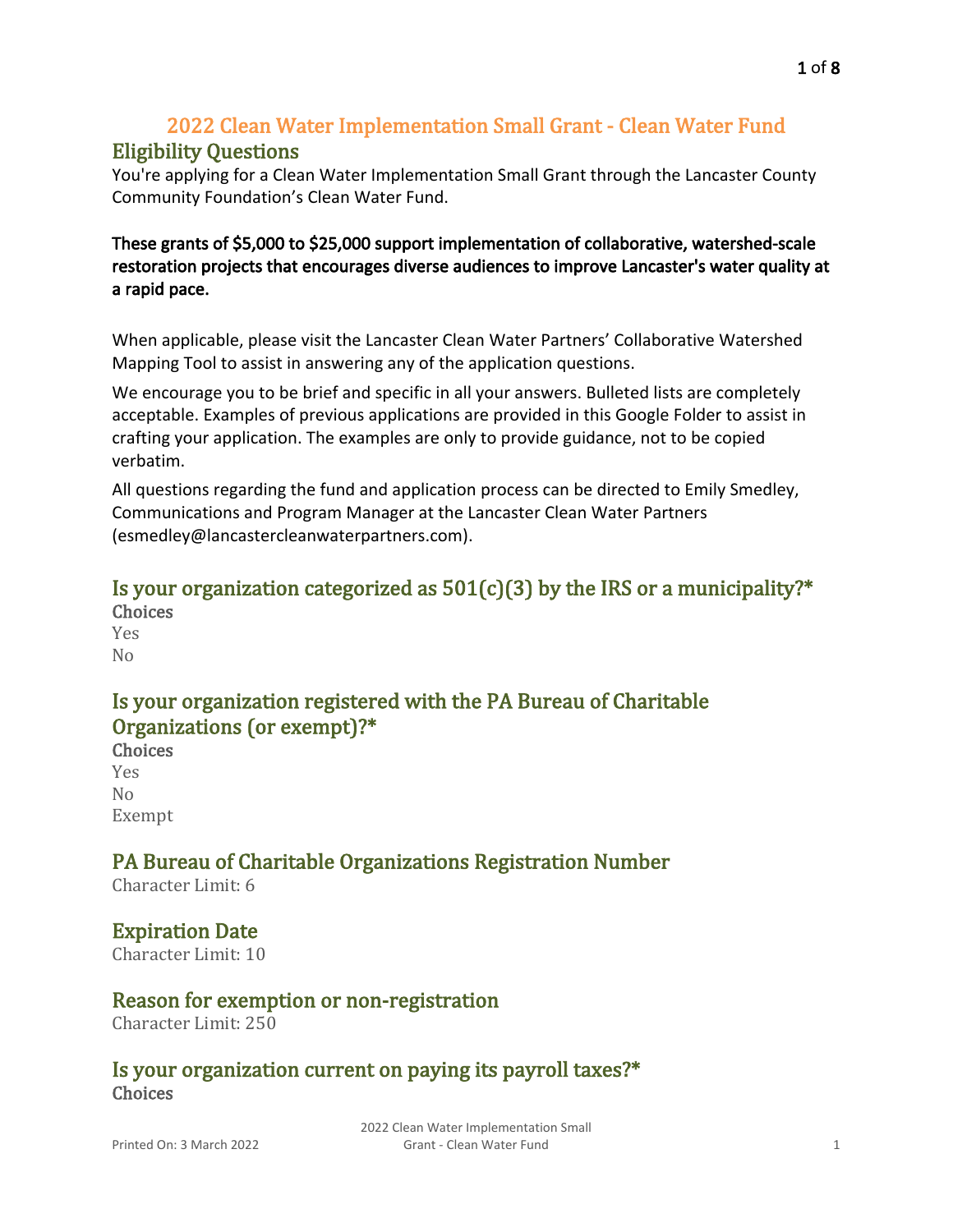Yes No Not Applicable

#### NON-DISCRIMINATION

In February 2022, the Lancaster County Community Foundation's Board of Directors approved two new policies to help ensure all grantmaking programs support community projects that welcome and value everybody—particularly individuals from historically marginalized, federally-protected classes. We believe our community is strongest when every individual feels valued and supported by our county's community benefit/nonprofit sector, and these policies will help us direct our grant dollars to organizations and projects also committed to inclusive practices.

- 1. Anti-hate policy. The Community Foundation will not knowingly make grants that we believe, in our sole discretion, intend to support or engage in hateful activities.
- 2. Non-discrimination policy. Grant partners must have, and will be required to submit, a nondiscrimination policy. It must demonstrate compliance with federal laws--based on your type of organization—related to protected classes of people.

We will review all information provided in this application. We also reserve the right to request additional information as part of our due diligence process. For further information, check out these [frequently asked questions](https://www.lancfound.org/wp-content/uploads/FAQs_non-discrimination-policy.docx).

Upload your organization's current non-discrimination policy.\*

File Size Limit: 3 MB

Does your organizational policy discriminate in serving any of the following federally-protected classes of people?\*

#### **Choices**

Race Color Religion or creed National origin or ancestry Sex (including gender, pregnancy, sexual orientation, and gender identity) Age Physical or mental disability Veteran status

#### For any boxes checked in the previous question, please explain why and if/how your organization is actively seeking to make policy changes.\*

Character Limit: 1000

If you answered "No" to any of the questions above, please stop here because your organization does not meet the eligibility requirements. Otherwise, continue to the next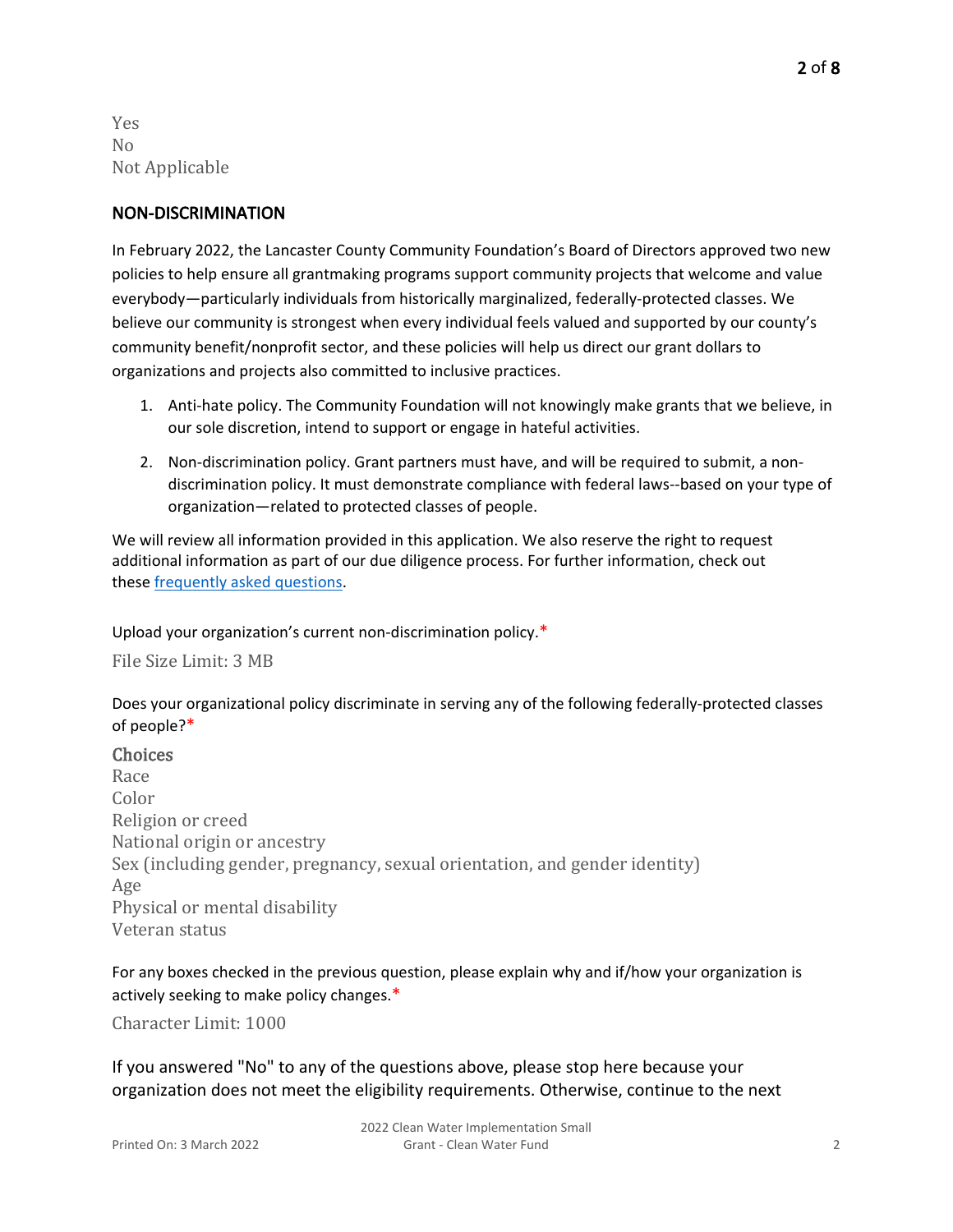section. If you have questions contact Emily Smedley ([esmedley@lancastercleanwaterpartners.com](mailto:esmedley@lancastercleanwaterpartners.com))

# Organizational Profile Mission Statement\*

Character Limit: 500

### Does your organization have a conflict of interest policy?\*

Note: Municipalities are bound by state laws and the State Ethics Commission. Municipalities should answer YES to this question even if the municipality does not have its own conflict of interest policy.

Choices Yes No

# Project Information Project Name\*

Character Limit: 100

### Project Coordinator Contact Information\*

The project coordinator is the main contact for this project and will be in communication with Emily Smedley throughout the grant period regarding reports and reimbursements. List the contact information for the person that best fits this role.

Character Limit: 250

### Grant Request (Dollars)\*

Grant range: \$5,000 - \$25,000 Character Limit: 20

### Project Summary\*

Summarize the purpose and design of your project. Explain what practices will be implemented and how your project will conserve and protect Lancaster's local waterways.

Character Limit: 5000

# Property Information Project Location Address\*

Character Limit: 250

### Property Owner Information\*

List the landowner's name, address, and email.

Character Limit: 250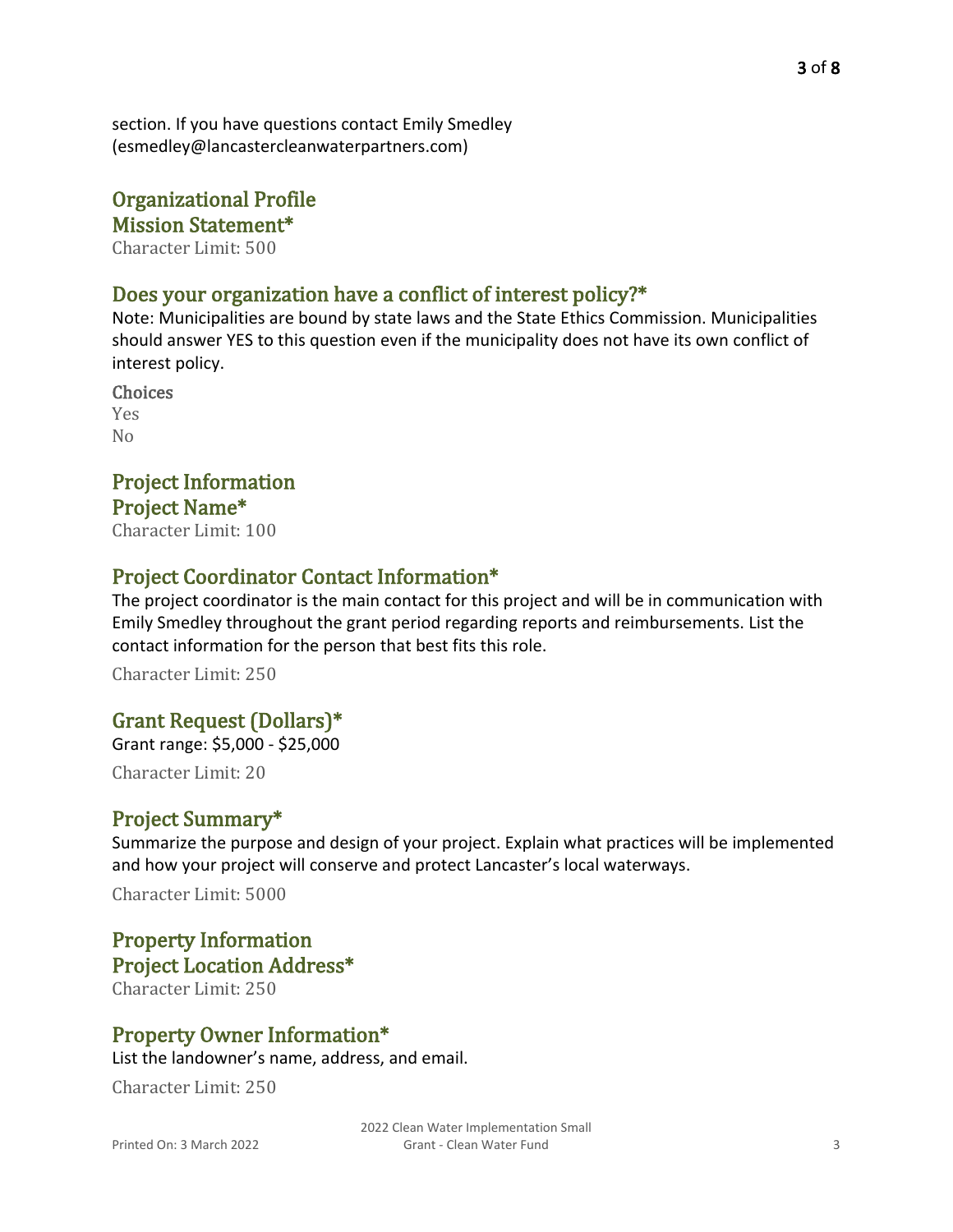## Name of Stream/Watershed:\*

Character Limit: 250

### Is there a stream on the property?\*

**Choices** Yes

No

## Is this considered an impaired stream on PA DEP's Integrated List?\*

How to find this information: Use[the Collaborative Watershed Mapping Tool](https://chescon.maps.arcgis.com/apps/webappviewer/index.html?id=52cf7142ea8a48e48bce49046fef2298) and turn on the "Impaired Streams for Aquatic Life" layer, listed under the "Streams Layers" section.

Choices Yes  $N<sub>0</sub>$ No stream on property

### If a stream is on the property, is there an existing forested buffer of at least 35 feet?\*

Choices Yes No No stream on property

# If no, are you planning to install at least a 35 ft forest buffer?

Choices Yes  $N<sub>0</sub>$ No stream on property

### Do you have a maintenance plan for the installed buffer (e.g. mowing, herbicide, replanting, etc.)?

### Note: If a buffer will be planted as part of the project, a maintenance plan is required.\*

Choices Yes No No buffer to be planted

## Application Questions Need\*

Describe why your project is needed and who it will impact.

Character Limit: 4000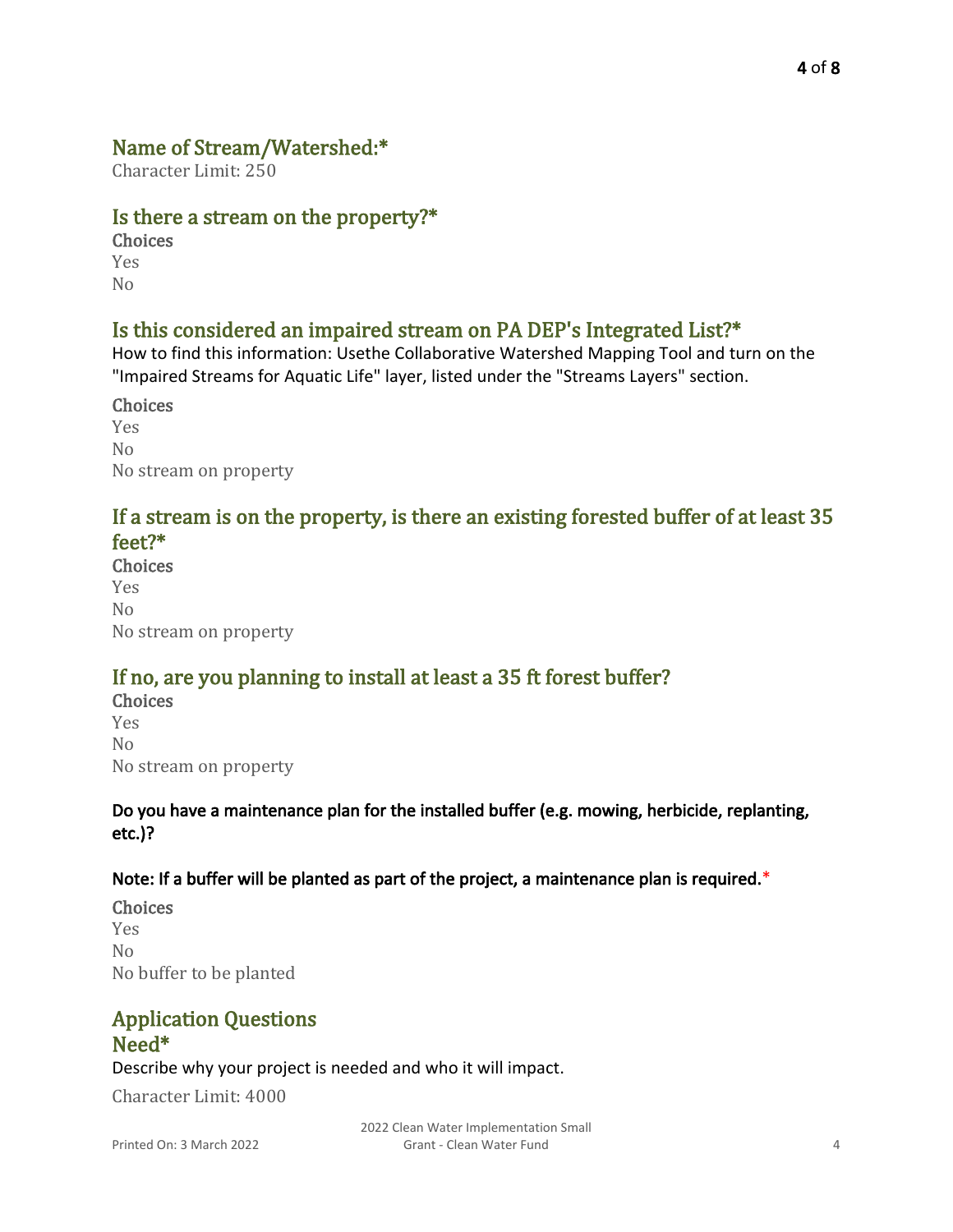# Equity & Inclusion\*

The Lancaster Clean Water Partners believes equal access to justice and clean water are human rights. Our vision of clean and clear waterways means healthy local streams for all Lancastrians, but particularly those that have historically had unequal access to it. Our collaborative work is intended to amplify the diverse voices in our community demanding environmental and social equality.

#### What are your organizational aspirations and current challenges regarding racial equity and inclusion, and/or social justice? Does this work relate to your project? If so, describe.

Examples: Are residents that may be low income, minority, or otherwise traditionally underserved helping to plan your project or participating? Are you expanding partnerships to include youth organizations, civic organizations, or others that serve general populations and likely have not been closely involved in water quality projects before (i.e. including new audiences)? Are you planning signage, brochures, or other outreach materials that will be available in multiple languages?

Character Limit: 2000

### Timeline & Implementation Plan\*

Provide a timeline for your project, including major milestones towards the project's completion. Include details about permitting (when applicable) and ongoing maintenance and monitoring (after project completion).

Character Limit: 5000

### Project Barriers\*

What are potential barriers to this project's completion (i.e. Lack of other funding sources, organizational changes, maintenance after project completion)?

Character Limit: 2000

### Matching Funds\*

#### Match is not required but encouraged.

If applicable, describe the source and type of your matching funds or in-kind hours for this project. If match is included, match commitments are required by July 22.

Character Limit: 2000

### Partners\*

List any partners you are collaborating with to implement this project directly. Describe how this partnership enhances the project or will contribute to its success.

Character Limit: 5000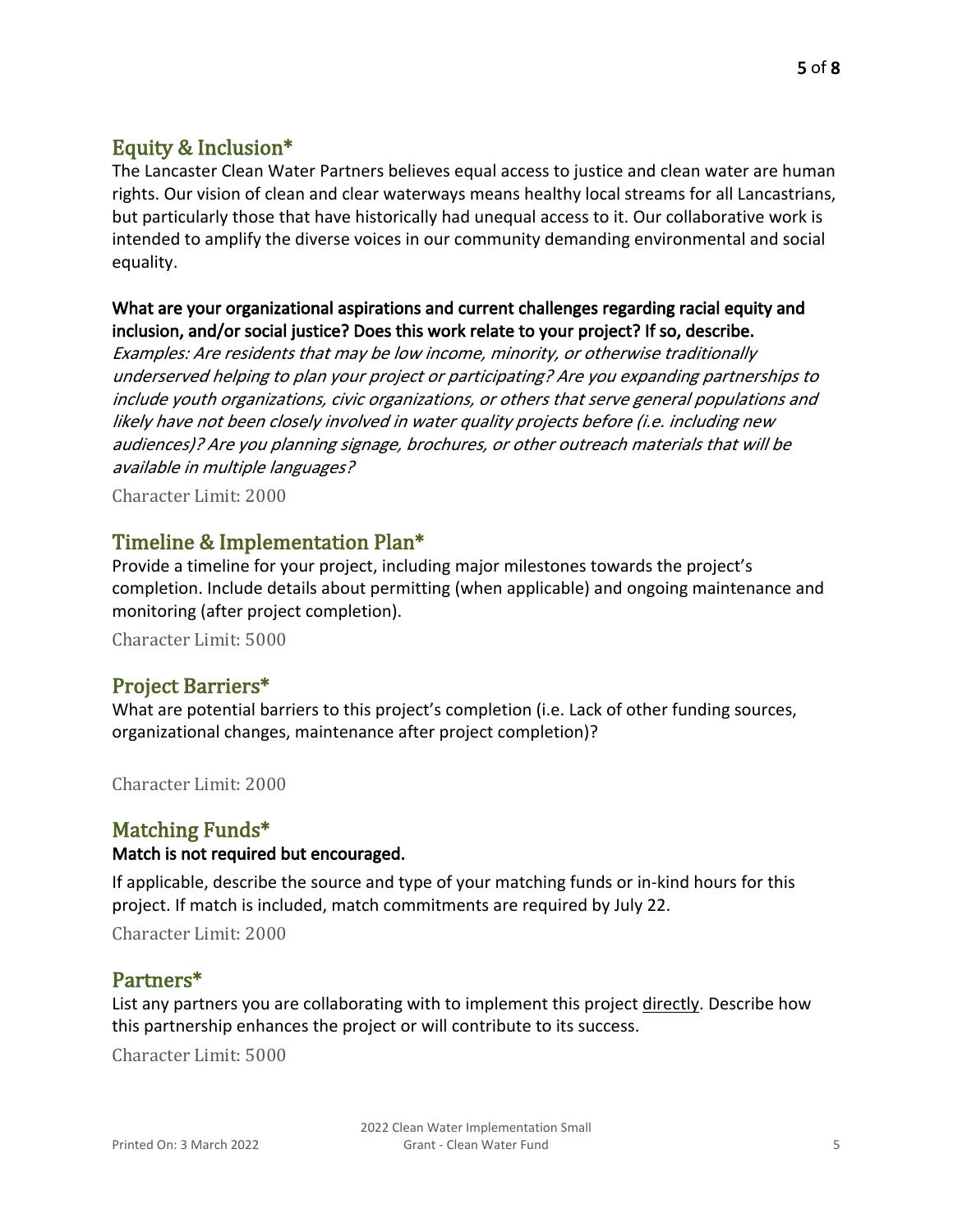How exactly will these funds be used in the project? Describe how you would use this grant money. Include any significant expenditures and how they impact your project. Be as specific as possible.

Note: Up to 8% of awarded funds can go towards administrative costs. Funds can also be used to reimburse design and engineering if project implementation funding is already received.

Character Limit: 5000

# Have you applied to any other funding sources for this project? If so, describe.

Character Limit: 1000

### Organizational & Community Results\*

What do you hope to gain or learn from this project? How will the community or organization be transformed? How will you know if you achieved your goals?

Describe the qualitative and quantitative goals of this project.

Character Limit: 2000

#### Best Management Practices

Please download this <https://landstudies.box.com/s/wcmd5cxiibci4xfdkb0fc2pjt7oubsuw>[BMP](https://lancastercleanwaterpartners.com/wp-content/uploads/2022/02/BMP-Breakdown_CWF.xlsx)  [Breakdown spreadsheet a](https://lancastercleanwaterpartners.com/wp-content/uploads/2022/02/BMP-Breakdown_CWF.xlsx)nd add specific BMP practices as applicable for your project. Refer to Tab 1 for the BMP Reference Table, and fill in the details on Tab 2 for individual BMPs. Upload the completed spreadsheet here.

The total cost shown on Tab 2 should match what is on the Grant Budget Worksheet.

See Lancaster's Countywide Action Plan for the full list of BMPs we have identified for local progress. If you need more detailed BMP descriptions or definitions, see [Quick Reference Guide](https://www.chesapeakebay.net/documents/BMP-Guide_Full.pdf)  [for Best Management Practices](https://www.chesapeakebay.net/documents/BMP-Guide_Full.pdf) from the Chesapeake Bay Program.

\*Please note that a maintenance plan is required if your project includes a riparian buffer.

File Size Limit: 2 MB

### Required Attachments

If you do not have access to a scanner, you can use the "Fax to File" tool on the left menu. This tool will convert a fax to a PDF document.

### Board of Directors Roster\*

Upload a current fiscal year board roster that contains at minimum the name and occupation of each member.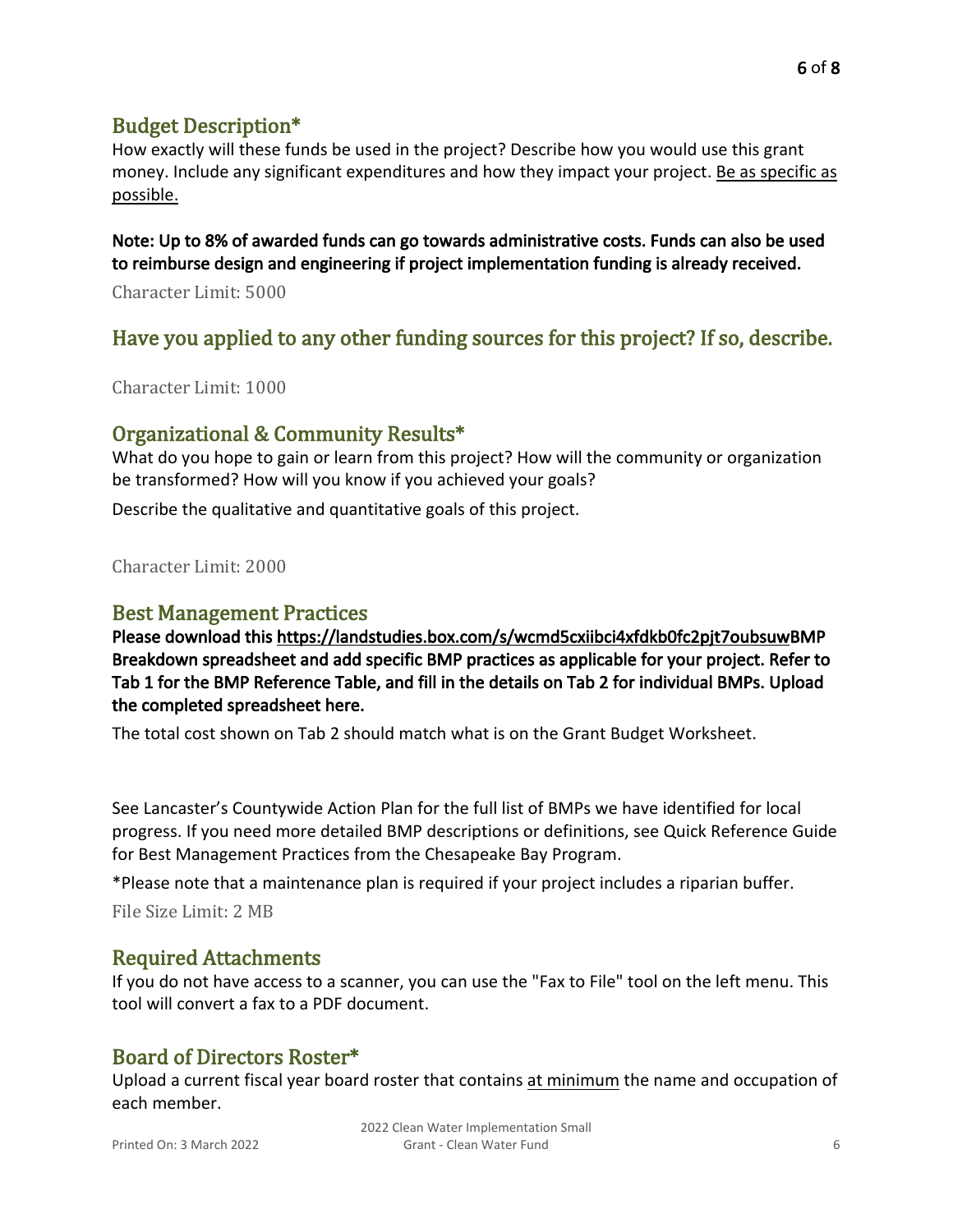#### File Size Limit: 1 MB

### Match Commitment Letter

#### Match is not required but encouraged.

If applicable, upload a letter from the contributing organization's Executive Director, CEO, President, or Board President that details the source of matching funding for this project. Matching fund commitments must be secured by July 22. 2022.

File Size Limit: 1 MB

#### Landowner Commitment Letter

Upload a letter of commitment from the landowner indicating their support of your project. This is only required if your project site is on land not owned by your organization. File Size Limit: 2 MB

#### "Before" Picture #1\*

Upload a picture showing the land/area of your project before your work has begun. If the file size of your photos is too large to upload here, please email them directly to Emily Smedley ([esmedley@lancastercleanwaterpartners.com](mailto:esmedley@lancastercleanwaterpartners.com)).

File Size Limit: 2 MB

### "Before" Picture #2\*

Upload a picture showing the land/area of your project before your work has begun. If the file size of your photos is too large to upload here, please email them directly to Emily Smedley ([esmedley@lancastercleanwaterpartners.com](mailto:esmedley@lancastercleanwaterpartners.com)).

File Size Limit: 2 MB

#### "Before" Picture #3\*

Upload a picture showing the land/area of your project before your work has begun. If the file size of your photos is too large to upload here, please email them directly to Emily Smedley ([esmedley@lancastercleanwaterpartners.com](mailto:esmedley@lancastercleanwaterpartners.com)).

File Size Limit: 2 MB

### Project Map

If available, please upload a map showing the location of your project.

File Size Limit: 2 MB

### Optional Additional Attachment

Feel free to attach plans, support letters, or any other documentation that will help to more fully describe your project. If the file size is too large to upload here, please email attachments directly to Emily Smedley [\(esmedley@lancastercleanwaterpartners.com\)](mailto:esmedley@lancastercleanwaterpartners.com).

File Size Limit: 2 MB